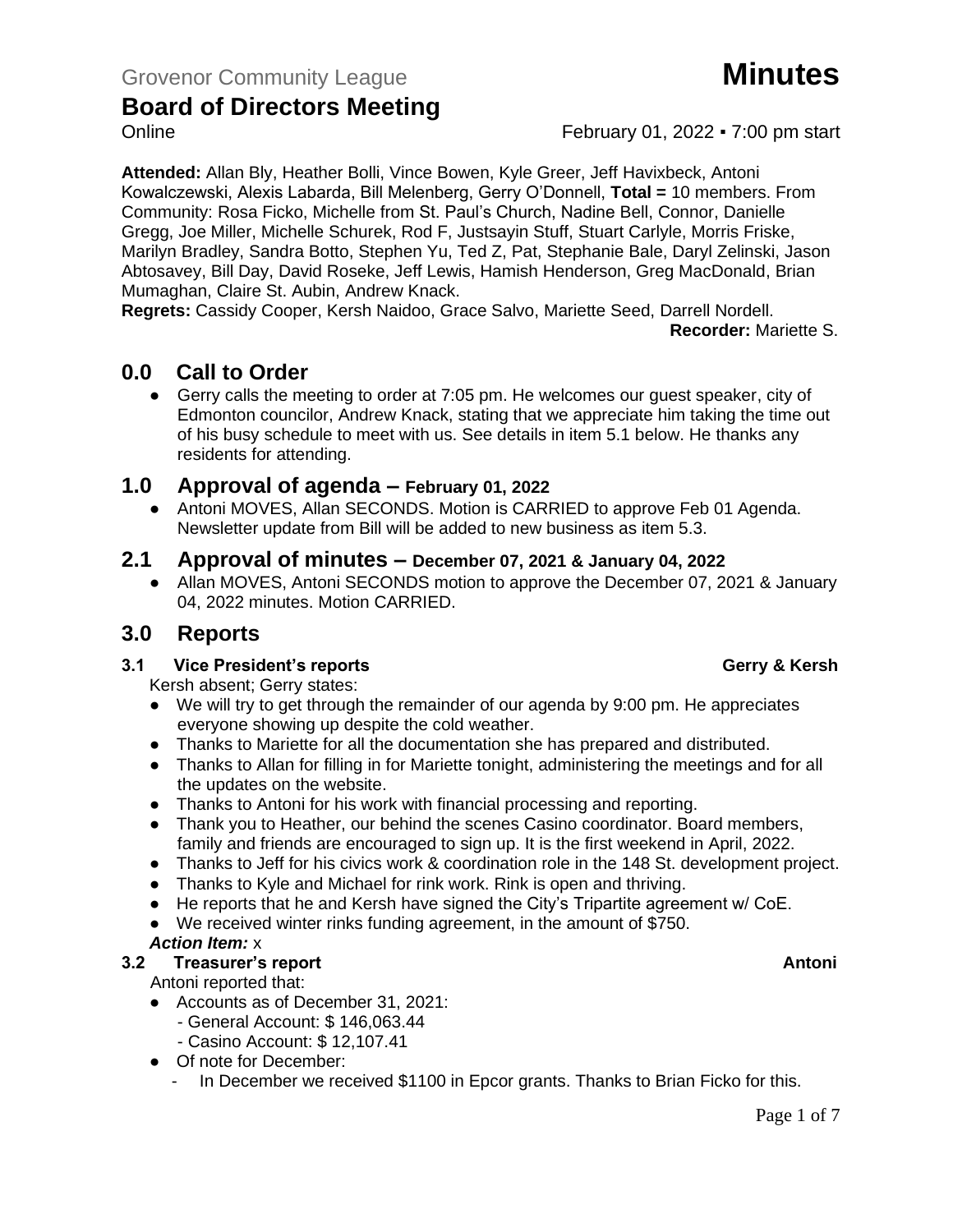### Online **February 01, 2022 • 7:00 pm start**

- We sent out \$1000 for the Grovenor school food program.
- \$4161 was spent on our CL insurance. We are covered on that front for the year. *Action Item: n/a*

## **3.3 Civics report Jeff**

Jeff reported that:

- The 148 street development is the main event. In January there were 3 meetings. One led by Andrew Knack that brought perspective.
- Another meeting was of the residents to create a plan for going forward. Developed some questions to present to the rezoning group (not really developer at this point).
- The third meeting was with those doing the rezoning, Invest-tech and CoE, including Stuart Carlyle the City planner, the Invest-tech consulting team, and Jeff Lewis who owns the properties.
- This meeting went much better than the one in December. They were able to answer questions and put a potential design forward that was not well liked by community residents.
- Then another meeting was held the following night by residents that he was not able to attend. The goal behind it was to put a letter together of what the residents are expecting from the developer.
- Items in the letter include a cap on height of the proposed building to 3 stories, not 4.
- They would like a unit restriction from 40-50 down to the 30 range. A net zero building is desired. Biking and safe movement around the building requested, linking to bike trails.
- They would like the developers to do a traffic assessment on impacts to the neighbourhood. Laneway improvement.
- Architecturally interesting building requested. And more parking requested.
- There will be another meeting tomorrow night among residents.
- This rezoning proposal will go before council in next 60 days or so.
- A lot is going on behind the scenes.

### *Action Item: x*

## **3.4 City of Edmonton Darrell**

- Darrell absent, no report
- Deferred.

# **4.0 Old business**

#### **4.1** Social Events update Grace Grace Grace Grace Grace Grace Grace Grace Grace Grace Grace Grace Grace Grace Grace Grace Grace Grace Grace Grace Grace Grace Grace Grace Grace Grace Grace Grace Grace Grace Grace Grace Gra Grace absent: ● Deferred *Action Item: x* **4.2 Programs update Cassidy** Cassidy absent: ● Deferred **4.3 4.3 Facilities status update Allan** Allan reported that: ● A priority at the hall right now is the eaves trough that goes over the sidewalk on the north- west corner of hall. Suggested we put some orange fencing up to keep people

from that area. Located in the soccer room, Kyle says. Supporting it will be challenging.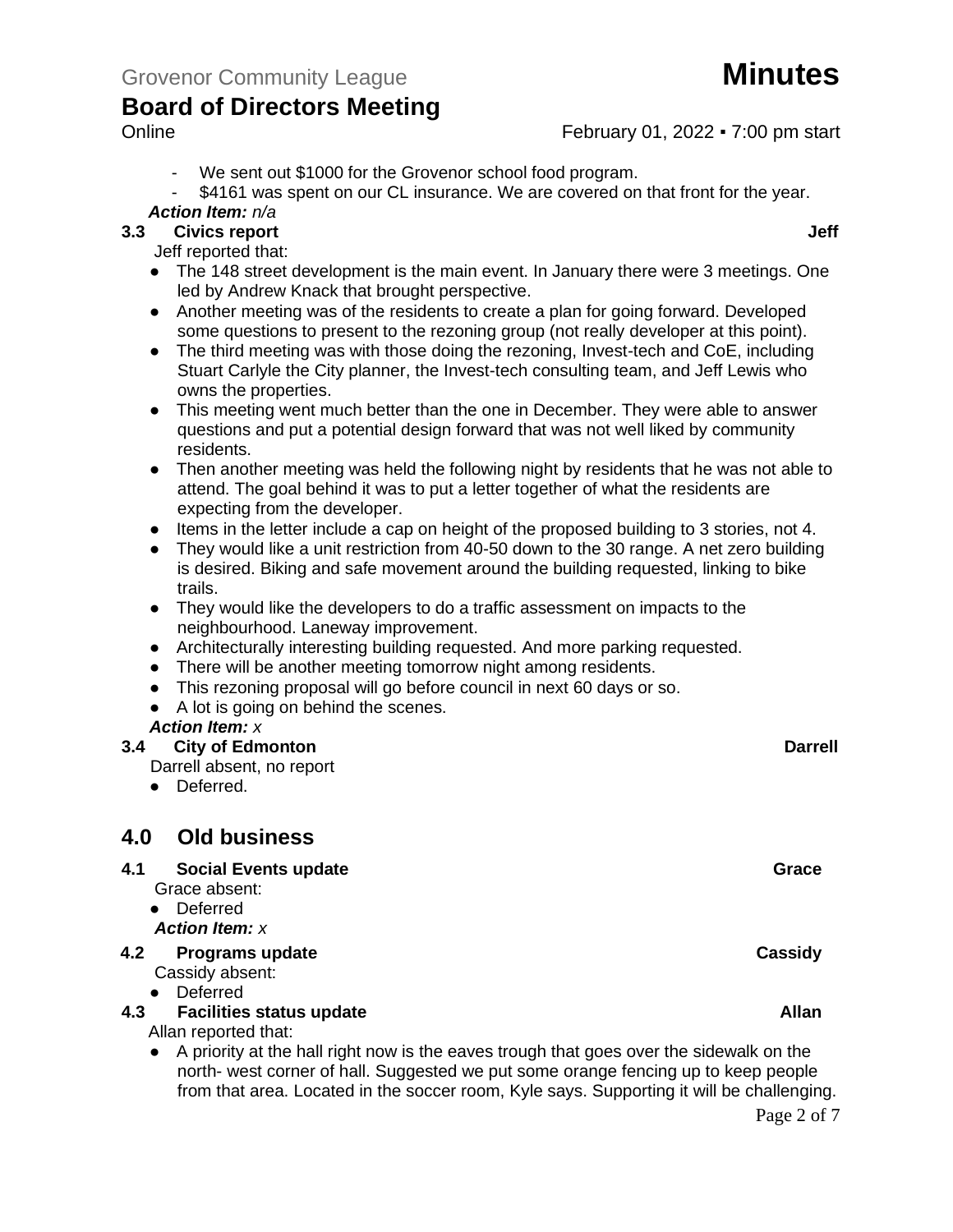- Suggested to contact a company, Fenceline. Will be a cost involved.
- MOTION to accept cost of temporary fencing is moved by Allan, seconded by Vince. Allan would advise the board executive of costs later for their review. *Action item: To put up temporary fencing.*

### **4.4 Ice Rink planning for 2021-22 season Kyle**

Kyle reported that:

- Everything is in order. The ice is good. Weather is a bit of a challenge.
- He and Michael were able to get the lines down last weekend.
- He has a few more signs to put up before he leaves on vacation.
- *Action item: Kyle to put up signs.*

#### **4.5 Valley Line LRT & EPCOR infrastructure project Allan** Allan stated:

- As Andrew pointed out at the meeting, there is an opportunity for everyone to get involved with Marigold, the LRT West project contractor.
- Allan shares screen to show the 48 St crossing as a pedestrian activated crossing. *Action item: n/a*

### **4.6 Website update Allan**

Allan stated:

- The website gets updated pretty much on demand. The casino was just added. A button was added that can take potential volunteers to an email to contact Heather.
- He and Antoni are looking at changing the website to be more secure. Still work that needs to be done. Currently it is unsecure. There is a certificate process to make more secure that they are currently working on.

#### **4.7 Proposed Rezoning 10212-10220 148 St project status update Jeff** Jeff reported that:

● See above, item 3.3.

### *Action Item: x*

- **4.8 Impact of new AHS / EFC Regulations, Guidelines & Best Practices Gerry/All** Gerry reported:
	- Deferred due to no urgent change requirements at this time.

*Action item: n/a*

**4.9 Casino 2022 update Heather/Gerry Heather/Gerry** Heather absent, Gerry states:

● He has signed off on documentation for the casino and submissions have been done.

● He encourages us to sign up and encourage others to also sign up.

● A \$50 gift card will be given to volunteers.

### *Action item: n/a*

### **4.10 Grants for Ice rinks status**

Kersh absent, Gerry reports:

- That we did receive one ice rink grant for \$750 from CoE.
- Not sure of the status of the other from EPCOR. Deadline has now passed.<br> **Ball rental agreements** (Kersh/Gerry/Allan

### **4.11 • Hall rental agreements**

Kersh/Gerry/Allan reports:

# ● No update at this time.

- **4.12 Contract updates Gerry/Allan**
	- Allan reports contracts were sent out for the different positions.

Online **February 01, 2022 • 7:00 pm start**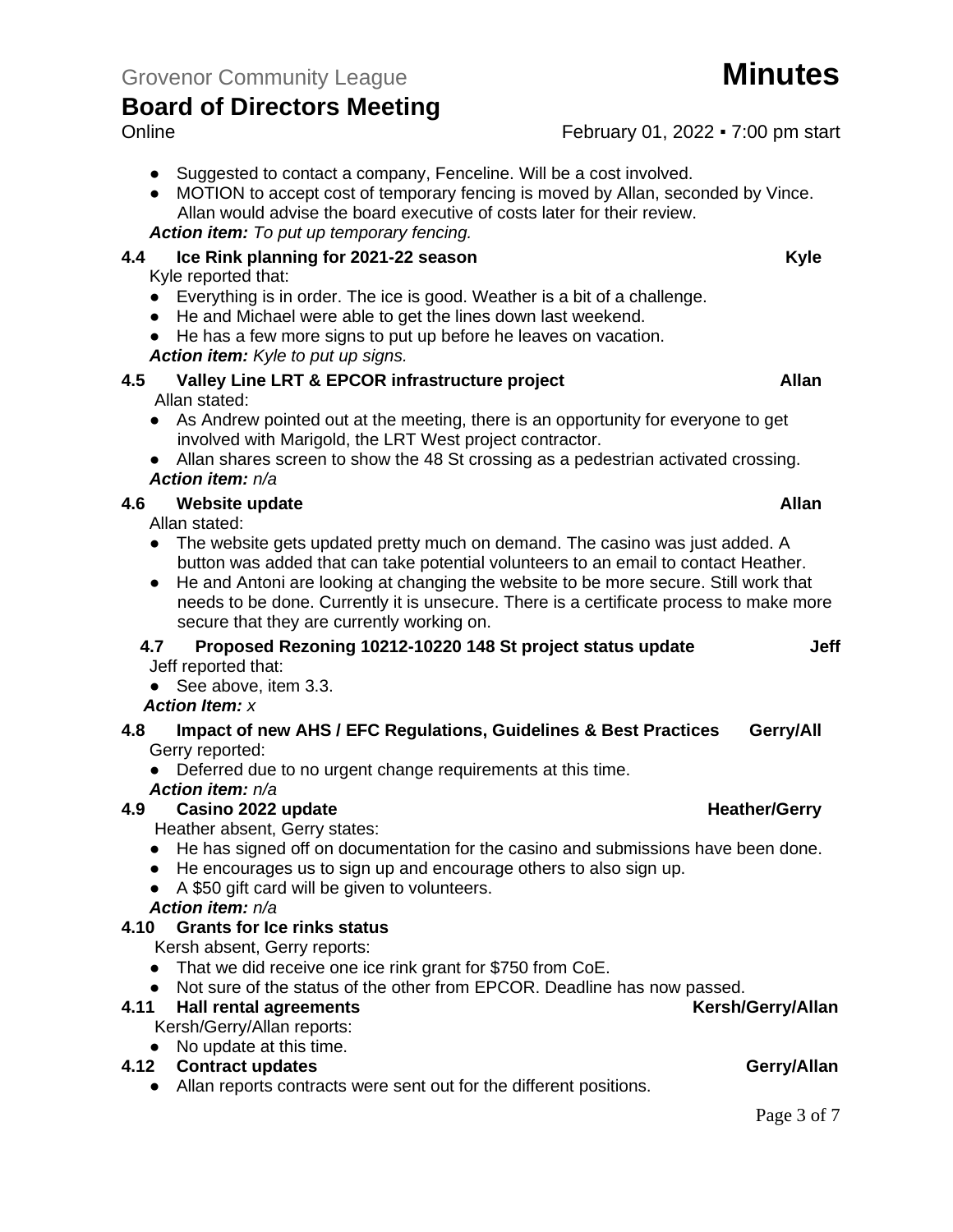## Online **February 01, 2022 • 7:00 pm start**

- Kyle worked with Michael to get him signed up for this season.
- Brought up that Miriam has been getting questions about hours of the rink. He has added a page to website called Rink hours. Considering the fluctuations in weather.

#### **4.13 Attracting new board members Gerry/All**

- At the last meeting he encouraged us to try to drum up new board members. Let them know they will be taken under wing.
- The idea was to post on social media. Our previous social media administrator Amelia is no longer available. Heather is working with her, and Heather may start to do posting for us in future.
- Vince got in touch with Amelia and connected her with Heather. Heather offered to step in, to some degree, but not long term. So, we still need a social media person.

#### **4.14 Other old business**

 $\bullet$  n/a

## **5.0 New business**

- **5.1 Joined by City of Edmonton Councilor Andrew Knack <b>Gerry** Gerry states:
	- We appreciate Andrew taking the time out of his busy schedule to meet with us.
	- Andrew has recently been re-elected to our ward, Nakota Isga.
	- Andrew was born in Edmonton and raised in Spruce Grove. Has lived in the west end from 2002. He is a graduate of UofA with a Bachelor of Commerce in 2006.
	- He has always been a strong community league advocate, previously serving on the Meadowlark and Jasper Park CLs.
	- He has served on many previous boards, since 2013, as a counselor. Currently on the Canada urban transit association. VP of Alberta municipalities board of directors.

Andrew Knack thanks everyone for joining the call tonight and states:

- He put a few links in the chat box for how people can contact him. He will share on current city issue. The CoE, his website & Facebook.
- He encourages people to reach out to him. That Municipal politics are non-partisan.
- He tries to do regular virtual townhalls on Facebook. Streamed live and through Zoom.
- He will return to hosting in person when appropriate. Don't hesitate to connect w/ him.
- One theme he heard when campaigning in Grovenor was the loss of Stony Plain Rd (SPR) transit route.
- There is a SPR shuttle service from Unity Square to JP transit centre. Once an hour.
- LRT work is underway by Marigold. They are communicating well on their website.
- There is an LRT working group that can have a person from each community league.
- He will be watching it closely because of his/his family's proximity to it. A more detailed construction schedule is forthcoming.
- Coronation Rec Centre is being built and connected to Peter Hemmingway pool.
- Blog on everything you might want to know about snow removal. Policy and history.
- Jeff thanks Andrew for the 148 St meeting a few weeks ago, and questions where the City is going with growth. He saw a legal note re the city expropriating land from surrounding communities. Up, not out, he thought was the plan.
- Andrew references the City Plan of Dec 2020, a vision for the city with 2 million people. What was built into the plan was we would not annex beyond our boundaries. Annexed up to airport a few years ago to get industrial tax base which is lacking in CoE.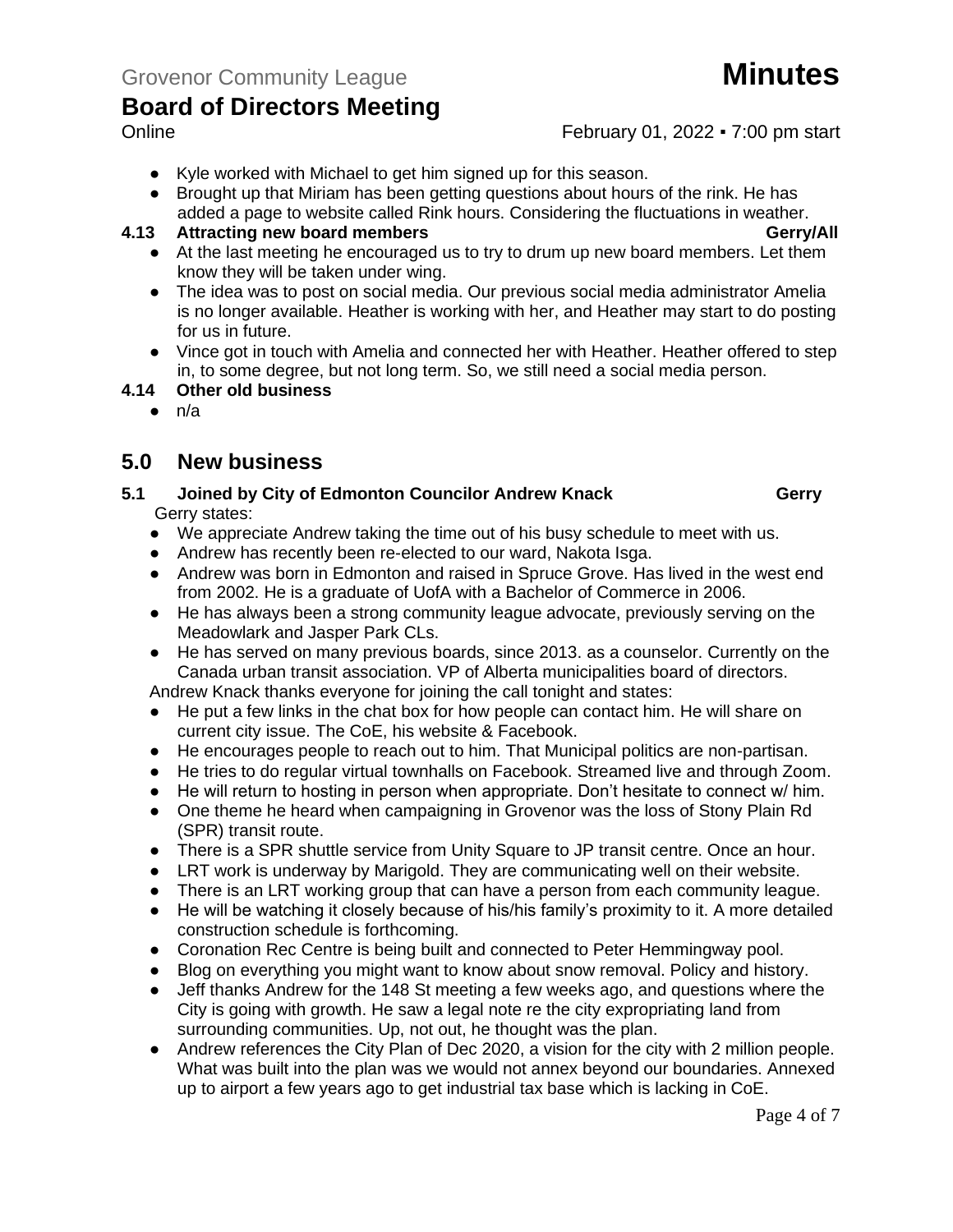

### Online **February 01, 2022 • 7:00 pm start**

- There are financial implications to urban sprawl. Very expensive to put in new infrastructure farther out.
- Population has dropped in mature neighbourhood, schools are closing. Mature
- Communities don't have a lot of housing options. How to get the options, diversity, of housing so people can age in their neighbourhood.
- Joe asks about engagement in district plans within the City plan. Link provided. Area re-development plans. Andrew hasn't seen the draft documents yet. There will be engagement within the community. Watch site. He will share once known.
- Joe asks about ability for current Grovenor infrastructure to support the new development projects. Approvals of four former single family homes lots to 30 units.
- A Knack says neigbourhood renewal usually includes major infrastructure updates. Deep sewer update being done by Epcor across the ravine bridge (that is being closed). Drainage infrastructure upgrades likely needed.
- Inquiry about parking spaces required on bigger projects, for City to revisit. Andrew suggests a parking plan in place before the LRT arrives to avoid parasitic parking.
- Surprised that police won't drive through our neighbourhood upon request. Adequate lighting at crosswalks requested. Solar speed devices, speed bumps, and monitoring also requested in the past.
- Andrew mentions Street Labs which is low cost traffic-calming measures in a quick way. Some communities already have implemented it. Rosenthal. We have David.
- Comment on infill brought up, lack of enforcement. Andrew mentions City is focusing more on excavation complaints. Infill Compliance team may be technologically under resourced in that they can't file reports on site, have to go back to office to submit.
- Michelle ask about 148 St bridge plans. City bridges are inspected every year. During the 2020 inspection, it was assessed to need refurbishing in the next 3 years. During 2021 a "stringer" was shown to be shot, changing things considerably.
- There will be a replacement bridge. Could take a year, 1.5 years. Community design already requested. He has meeting with City staff to discuss this. Will update us.
- Crosswalk upgrade planned at 148 St, part of LRT construction. No overpass planned.
- Reach out to Andrew at any time. Email, call, come out to town halls/community walks.
- There was a discussion at the last meeting to consider raising the rate for Michael. Kyle *Action Item:*

#### **5.2 Review of board position description on website (Civics) Jeff** Jeff stated:

- He has been bogged down and hasn't been able to get to it.
- He will sit down and have a go at it. Gerry offers to assist if required. Not necessary as Jeff will undertake.

*Action Item: Jeff to update his civics position description*

### **5.3 Newsletter update All**

Bill emailed:

- The deadline for submissions if Feb 25. He is looking for relevant and interesting copy. • Suggestions include civics reports, program listings, upcoming events, neighbourhood
- watch, photos, etc**.** Anything of interest to the community. Earlier submissions better. **5.4 Other new business All**
	- - $\bullet$  n/a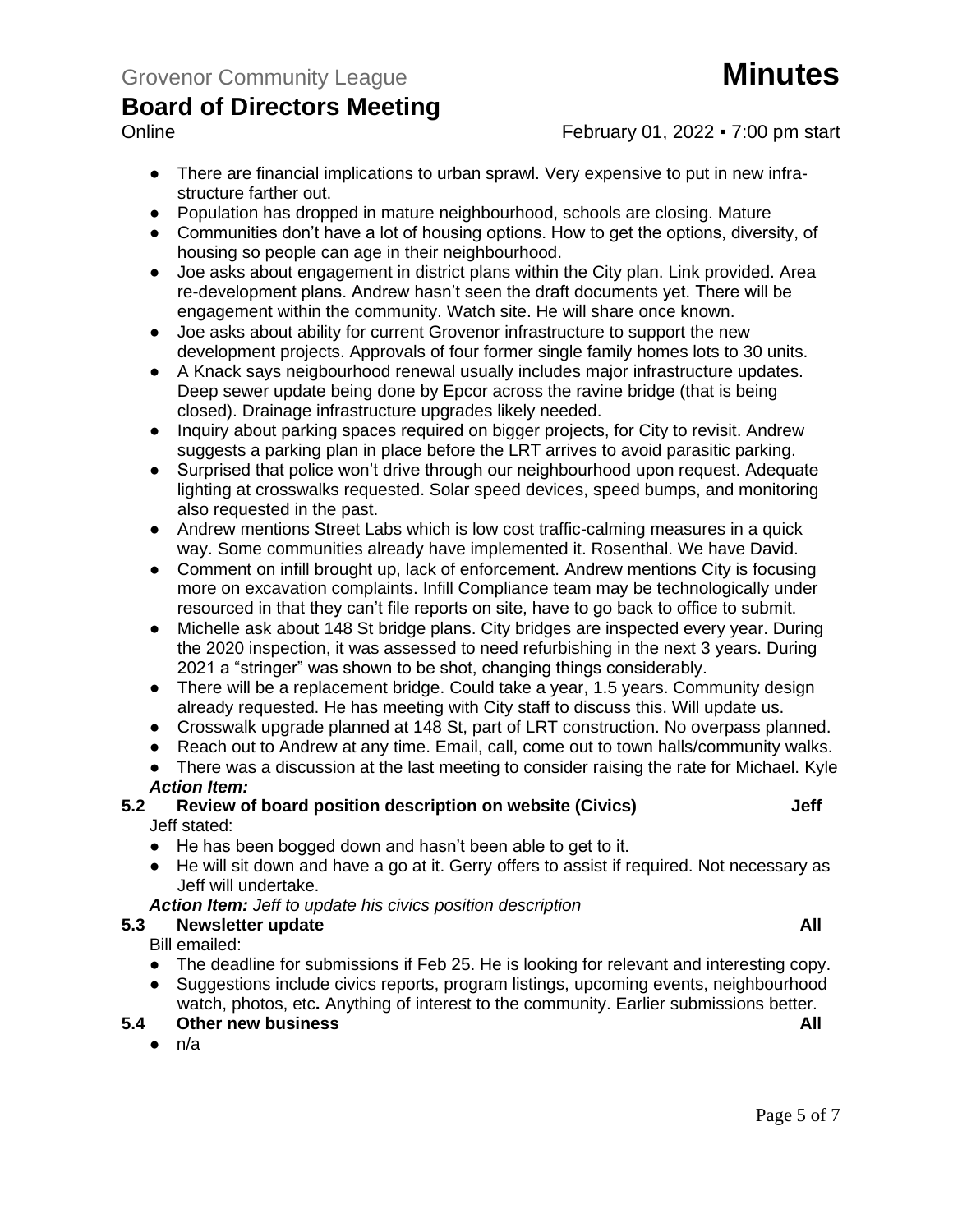

# Online **February 01, 2022 • 7:00 pm start**

# **6.0 Action Items update (for items not yet covered)**

- AGLC not EFCL cheque. Has been done.
- Advertise for board positions in social media was discussed.
- How to gain website access is done.
- Eavestrough work is in progress.
- Omni Sport is in process. Company will review in spring.
- Cameras are in progress.
- Remove sustainability item.

# **7.0 Next meeting – March 01, 2022 ▪ 7:00 pm**

## **Adjourned 9:02 pm**

\*Please see the December Income Statement included below.